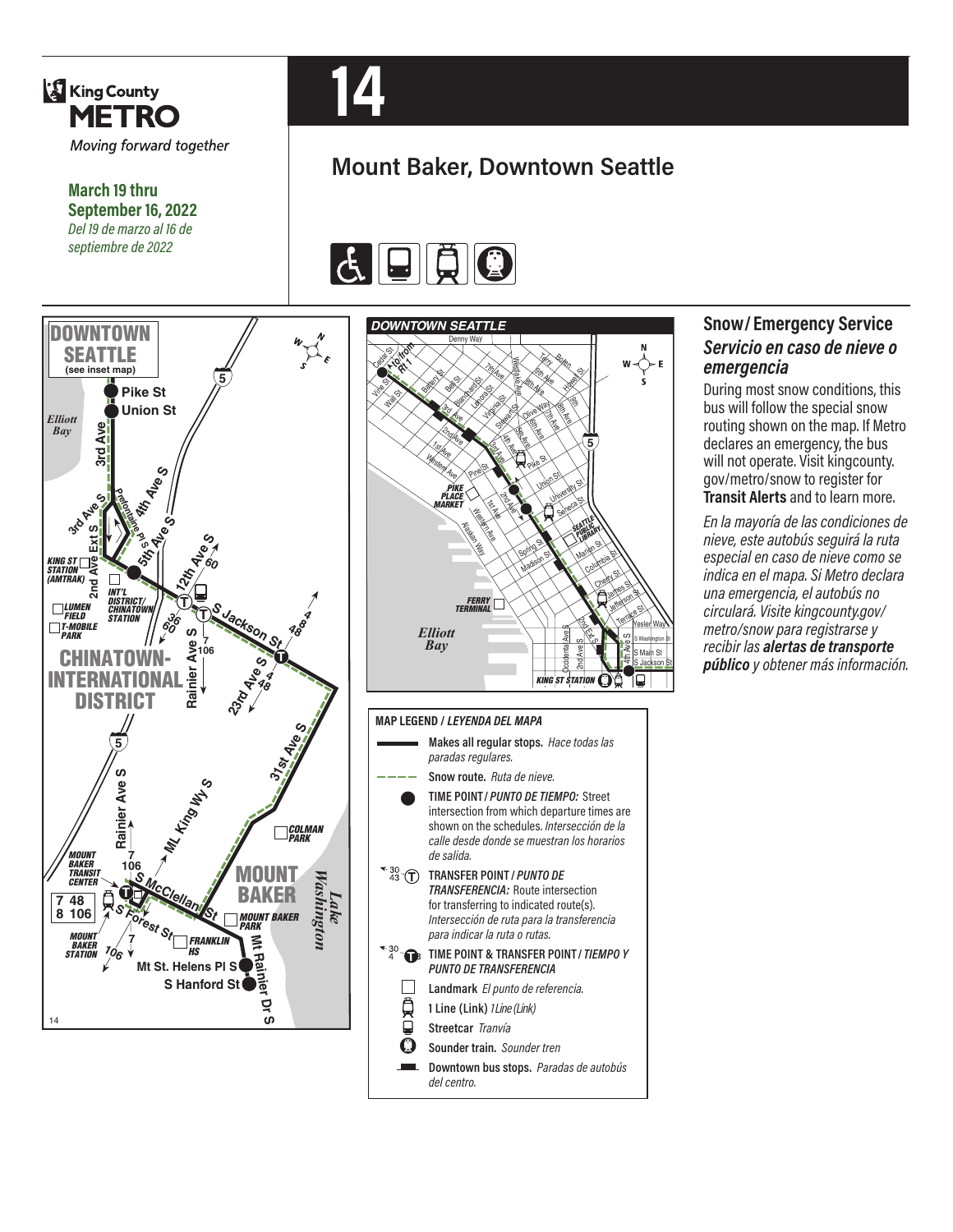#### Route 14 Monday thru Friday to Downtown Seattle

*Servicio de lunes a viernes al centro de Seattle*

| <b>Mount</b><br><b>Baker</b> |                  | Central<br><b>District</b>            | <b>Downtown Seattle</b> |                  |                     |
|------------------------------|------------------|---------------------------------------|-------------------------|------------------|---------------------|
| Mt Rainier                   |                  | Mount Baker 23rd Ave S & S Jackson St |                         | 3rd Ave          |                     |
| Dr S & Mt St<br>Helens PIS   | TC Bay 3         | S Jackson St & 5th Ave S              |                         | &<br>Pike St     | To Route            |
| Stop #11690                  | Stop #8403       | Stop #11910                           | Stop #1530              | Stop #575        |                     |
| 5:07                         | 5:11             | 5:20                                  | 5:28                    | 5:35             | 1                   |
| 5:38                         | 5:42             | 5:51                                  | 5:59                    | 6:06             | 1                   |
| 5:55                         | 5:59             | 6:08                                  | 6:16                    | 6:23             | $\mathbf 1$         |
| 6:10                         | 6:14             | 6:23                                  | 6:31                    | 6:38             | $\mathbf{1}$        |
| 6:25                         | 6:29             | 6:38                                  | 6:46                    |                  | $\mathbf{1}$        |
| 6:40                         | 6:44             | 6:53                                  | 7:03                    | $6:53$<br>$7:10$ | $\overline{1}$      |
| $6:55$<br>$7:10$             | 6:59             | 7:10                                  | 7:20                    | 7:27             | ī                   |
|                              | 7:14             | 7:25                                  | 7:35                    | 7:42             | $\mathbf 1$         |
| 7:25                         | 7:29             | 7:40                                  | 7:50                    | 7:57             | $\bar{1}$           |
| $7:40$<br>$7:55$             | 7:44             | 7:55                                  | 8:05                    | 8:12             | $\mathbf{1}$        |
|                              | 7:59             | 8:10                                  | 8:20                    | 8:27             | $\overline{1}$      |
| 8:11                         | 8:15             | 8:26                                  | 8:36                    | 8:43             | $\overline{1}$      |
| 8:26                         | 8:30             | 8:41                                  | 8:51                    | 8:58             | $\overline{1}$      |
| 8:40                         | 8:44             | 8:55                                  | 9:05                    | 9:12             | ī                   |
| 8:56                         | 9:00             | 9:10                                  | $\frac{9:20}{9:35}$     | 9:27             | 1                   |
| 9:11                         | 9:15             | 9:25                                  |                         | 9:42             | $\overline{1}$      |
| 9:26                         | 9:30             | 9:40                                  | 9:50                    | 9:57             | î<br>ī              |
| 9:41                         | 9:45             | 9:55                                  | 10:05                   | 10:12            | $\overline{1}$      |
| 9:56                         | 10:00            | 10:10                                 | 10:20                   | 10:27            |                     |
| 10:11                        | 10:15            | 10:25                                 | 10:35                   | 10:42            | $\mathbf{1}$        |
| 10:26                        | 10:30            | 10:40                                 | 10:50                   | 10:57            | 1                   |
| 10:41                        | 10:45            | 10:55                                 | 11:05                   | 11:12            | $\mathbf{1}$        |
| 10:56                        | 11:00            | 11:10                                 | 11:20                   | 11:27            | $\overline{1}$      |
| 11:11                        | 11:15            | 11:25                                 | 11:35                   | 11:44            | ī                   |
| 11:26                        | 11:30            | 11:40                                 | 11:50                   | 11:59            | $\overline{1}$      |
| 11:41                        | 11:45            | 11:55                                 | 12:05                   | 12:14            | 1                   |
| 11:56                        | 12:00            | 12:10                                 | 12:20                   | 12:29            | ī                   |
| 12:11                        | 12:15            | 12:25                                 | 12:35                   | 12:44            | $\mathbf{1}$        |
| 12:26                        | 12:30            | 12:40                                 | 12:50                   | 12:59            | $\mathbf{1}$        |
| 12:41                        | 12:45            | 12:55                                 | 1:05                    | 1:14             | $\overline{1}$      |
| 12:56                        | 1:00             | 1:10                                  | 1:20                    | 1:29             | 1                   |
| 1:11                         | 1:15             | 1:25                                  | 1:35                    | 1:44             | ī                   |
| 1:26                         | 1:30             | 1:40                                  | 1:50                    | 1:59             | ī<br>$\mathbf{1}$   |
| 1:41                         | 1:45             | 1:55                                  | 2:05                    | 2:14             | $\mathbf{1}$        |
| 1:56                         | 2:00             | 2:10                                  | 2:20                    | 2:29             |                     |
| 2:11                         | 2:15             | 2:26                                  | 2:36                    | 2:45             | $\overline{1}$      |
| 2:26                         | 2:30             | 2:41                                  | 2:51                    | 3:00             | ī                   |
| 2:41                         | 2:45             | 2:56                                  | 3:06                    | 3:15             | $\mathbf{1}$        |
| 2:56                         | 3:00             | 3:11                                  | 3:21                    | 3:30             | $\overline{1}$      |
| 3:11                         | 3:15             | 3:26                                  | 3:36                    | 3:45             | $\mathbf{1}$        |
| 3:26                         | 3:30             | 3:41                                  | 3:51                    | 4:00             | $\overline{1}$      |
| 3:41                         | 3:45             | 3:56                                  | 4:06                    | 4:15             | $\overline{1}$      |
| 3:56                         | 4:00             | 4:11                                  | 4:21                    | 4:30             | $\overline{1}$      |
| 4:11                         | 4:15             | 4:26                                  | 4:36                    | 4:45             | ī                   |
| 4:27                         | 4:31             | 4:42                                  | 4:52                    | 5:01             | $\overline{1}$      |
| 4:42                         | 4:46             | 4:57                                  | 5:07                    | 5:16             | $\overline{1}$      |
| 4:56                         | 5:00             | 5:11                                  | 5:21                    | 5:30             | $\overline{1}$      |
| 5:12                         | 5:16             | 5:26                                  | 5:35                    | 5:44             | $\mathbf{1}$        |
| 5:26                         | 5:30             | 5:40                                  | 5:49                    | 5:58             | $\overline{1}$      |
| 5:41                         | 5:45             | 5:55                                  | 6:04                    | 6:13             |                     |
| 5:56                         | 6:00             | 6:10                                  | 6:19                    | 6:28             | $\frac{1}{1}$       |
| 6:12                         | 6:16             | 6:26                                  | 6:35                    | 6:44             | $1\,$               |
| 6:26                         | 6:30             | 6:40                                  | 6:49                    | 6:58             | $\mathbf{1}$        |
| 6:41                         | 6:45             | 6:54                                  | 7:01                    | 7:08             | $\overline{1}$      |
| 6:56                         | 7:00             | 7:09                                  | 7:17b                   |                  | AB                  |
| 7:12                         | 7:16             | 7:25                                  | 7:31                    | 7:38             | 1                   |
| 7:27                         | 7:31             | 7:40                                  | 7:48b                   | 8:08             | ĀВ                  |
| 7:42                         | 7:46             | 7:55                                  | 8:01                    |                  | $\mathbf{1}$        |
| 7:57                         | 8:01             | 8:10<br>8:34                          | 8:18b<br>8:40           | 8:47             | AB                  |
| 8:21<br>8:50                 | 8:25<br>8:54     | 9:03                                  | 9:09                    | 9:16             | 1<br>$\overline{1}$ |
| 9:19                         | $9:23$<br>$9:52$ | 9:32                                  | 9:38                    | 9:45             | ī                   |
| 9:48                         |                  | 10:00                                 | 10:06                   | 10:13            | $\mathbf{1}$        |
| 10:18                        | 10:22            | 10:30                                 | 10:36                   | 10:43            | ī                   |
| 10:48                        | 10:52            | 11:00                                 | 11:06                   | 11:13            | $\overline{1}$      |
| 11:18                        | 11:22            | 11:30                                 | 11:36                   | 11:43            | $\mathbf 1$         |
| 11:58                        | 12:02<br>12:47   | 12:10<br>12:55                        | 12:17b<br>1:02‡         | 1:09c#           | AΒ                  |
|                              |                  |                                       |                         |                  |                     |

# **Bold PM time**<br>**b** Serves so

**b** Serves southbound 5th Ave S & S Weller St at this time.<br> **c** Trip ends northbound 3rd Ave & Virginia St several minu

- Trip ends northbound 3rd Ave & Virginia St several minutes
- later. ‡ Estimated time.
- AB Returns to Atlantic Base Garage.

## Route 14 Monday thru Friday to Mount Baker

*Servicio de lunes a viernes a Mount Baker*

|                       | <b>Downtown Seattle</b>   | <b>Chinatown/</b><br>Int'l District | Central<br><b>District</b> |                                       | <b>Mount</b><br><b>Baker</b> |
|-----------------------|---------------------------|-------------------------------------|----------------------------|---------------------------------------|------------------------------|
| 3rd Ave               | 3rd Ave                   |                                     |                            | S Jackson St 23rd Ave S & Mount Baker | Mt Rainier                   |
| &                     | &                         | & 5th Ave S                         | S Jackson St               | TC Bay 3                              | DrS &                        |
| Cedar St              | <b>Union St</b>           |                                     |                            |                                       | S Hanford St                 |
| Stop #2220            | Stop #450                 | Stop #1471                          | Stop #12010                | Stop #8403                            | Stop #11680                  |
|                       |                           | 6:03b                               | 6:09                       | 6:20                                  | 6:28                         |
| 5:56                  | 6:02                      | 6:10<br>6:34b                       | 6:18<br>6:40               | 6:33w<br>6:51                         | 6:41<br>6:59                 |
| 6:24                  | 6:30                      | 6:38                                | 6:46                       | 7:01w                                 | 7:09                         |
| 6:39                  | 6:45                      | 6:53                                | 7:01                       | 7:16w                                 | 7:24                         |
| 6:54<br>7:11          | 7:00<br>7:17              | 7:08<br>7:25                        | 7:16<br>7:33               | 7:31w<br>7:48w                        | 7:39<br>7:56                 |
| 7:26                  | 7:32                      | 7:40                                | 7:48                       | 8:03w                                 | 8:11                         |
| 7:42                  | 7:48                      | 7:56                                | 8:04                       | 8:19w                                 | 8:28                         |
| 7:57<br>8:12          | 8:03<br>8:18              | 8:11<br>8:27                        | 8:20<br>8:36               | 8:36w<br>8:52w                        | 8:45<br>9:01                 |
| 8:27                  | 8:34                      | 8:43                                | 8:52                       | 9:08w                                 | 9:17                         |
| 8:42                  | 8:49                      | 8:58                                | 9:07                       | 9:23w                                 | 9:32                         |
| $\frac{8:57}{9:11}$   | 9:04<br>9:18              | 9:13<br>9:27                        | $9:22$<br>$9:36$           | 9:38w                                 | 9:47<br>10:01                |
| 9:25                  | 9:32                      | 9:41                                | 9:50                       | 9:52w<br>10:06w                       | 10:15                        |
| 9:40                  | 9:47                      | 9:56                                | 10:05                      | 10:21w                                | 10:30                        |
| 9:55<br>10:10         | 10:02                     | 10:11                               | 10:20                      | 10:36w                                | 10:45                        |
| 10:25                 | 10:17<br>10:32            | 10:26<br>10:41                      | 10:36<br>10:52             | 10:52w<br>11:08w                      | 11:01<br>11:17               |
| 10:40                 | 10:47                     | 10:56                               | 11:07                      | 11:23w                                | 11:32                        |
| 10:55                 | 11:02                     | 11:11                               | 11:22                      | 11:38w                                | 11:47                        |
| 11:10<br>11:25        | 11:17<br>11:32            | 11:26<br>11:41                      | 11:37<br>11:52             | 11:53w<br>12:08w                      | 12:02<br>12:17               |
| 11:40                 | 11:47                     | 11:56                               | 12:07                      | 12:23w                                | 12:32                        |
| 11:55                 | 12:02                     | 12:11                               | 12:22                      | 12:38w                                | 12:47                        |
| 12:10<br>12:25        | 12:17<br>12:32            | 12:26<br>12:41                      | 12:37<br>12:52             | 12:53w<br>1:09w                       | 1:02<br>1:18                 |
| 12:40                 | 12:47                     | 12:56                               | 1:07                       | 1:24w                                 | 1:33                         |
| 12:55<br>1:10         | 1:02                      | 1:11                                | 1:22<br>1:37               | 1:39w                                 | 1:48                         |
| 1:25                  | 1:17<br>1:32              | 1:26<br>1:41                        | 1:52                       | 1:54w<br>2:09w                        | 2:03<br>2:18                 |
| 1:40                  | 1:47                      | 1:56                                | 2:07                       | 2:24w                                 | 2:33                         |
| 1:55<br>2:10          | 2:02<br>2:17              | 2:11<br>2:26                        | 2:22<br>2:37               | 2:39w<br>2:54w                        | 2:48<br>3:03                 |
| 2:25                  | 2:32                      | 2:41                                | 2:52                       | 3:09w                                 | 3:18                         |
| 2:40                  | 2:47                      | 2:56                                | 3:07                       | 3:24w                                 | 3:33                         |
| 2:55<br>3:11          | 3:02<br>3:18              | 3:11<br>3:27                        | 3:22<br>3:38               | 3:39w<br>3:55w                        | 3:48<br>4:04                 |
| 3:27                  | 3:34                      | 3:43                                | 3:54                       | 4:11w                                 | 4:20                         |
| 3:42<br>3:57          | 3:49<br>4:04              | 3:58<br>4:13                        | 4:09<br>4:24               | 4:26w<br>4:41w                        | 4:35<br>4:50                 |
| 4:12                  | 4:19                      | 4:28                                | 4:39                       | 4:56w                                 | 5:05                         |
| 4:27                  | 4:34                      | 4:43                                | 4:54                       | 5:11w                                 | 5:20                         |
| 4:42<br>4:57          | 4:49<br>5:04              | 4:58<br>5:13                        | 5:09<br>5:24               | 5:26w                                 | 5:35                         |
| 5:13                  | 5:20                      | 5:29                                | 5:39                       | 5:41w<br>5:56w                        | 5:50<br>6:05                 |
| 5:27                  | 5:34                      | 5:43                                | 5:53                       | 6:09w                                 | 6:18                         |
| 5:41<br>5:57          | 5:48<br>6:04              | 5:57<br>6:12                        | 6:07<br>6:22               | 6:23w<br>6:38w                        | 6:32<br>6:47                 |
| 6:12                  | 6:19                      | 6:27                                | 6:37                       | 6:53w                                 | 7:02                         |
| 6:27                  | 6:34                      | 6:42                                | 6:52                       | 7:08w                                 | 7:17                         |
| 6:43                  | 6:50                      | 6:58<br>7:12                        | 7:08                       | 7:24w<br>7:36w                        | 7:33                         |
| 6:57<br>7:25          | 7:04<br>7:32              | 7:40                                | 7:20<br>7:48               | 8:02w                                 | 7:45<br>8:11                 |
| 7:43                  | 7:49                      | 7:57                                | 8:05                       | 8:19w                                 | 8:28                         |
| 8:10<br>8:40          | 8:16<br>8:46              | 8:24<br>8:54                        | 8:32<br>9:02               | 8:46w<br>9:16w                        | 8:55<br>9:25                 |
| 9:09                  | 9:15                      | 9:23                                | 9:31                       | 9:45w                                 | 9:53                         |
| 9:39                  | 9:45                      | 9:51                                | 9:59                       | 10:07                                 | 10:15                        |
| 10:09<br>10:37        | 10:15<br>10:43            | 10:21<br>10:49                      | 10:29<br>10:57             | 10:37<br>11:05                        | 10:45<br>11:13               |
| 11:06                 | 11:12                     | 11:18                               | 11:26                      | 11:34                                 | 11:42                        |
| 11:36                 | 11:42                     | 11:49                               | 11:57                      | 12:06<br>12:36                        |                              |
| $\frac{12:06}{12:36}$ | $\frac{1}{2:12}$<br>12:42 | $\frac{1}{2:19}$<br>12:49           | $\frac{12:27}{12:57}$      | 1:06                                  | $\frac{1}{1}$                |
|                       | 1:23c                     | 1:30                                | 1:38                       | 1:47                                  |                              |

**Bold** PM time<br>**b** Serves ea

**b** Serves eastbound S Jackson St & Maynard S at this time.<br>**c** Trip starts southbound 3rd Ave & Pine St 1-3 minutes earli

**c** Trip starts southbound 3rd Ave & Pine St 1-3 minutes earlier.<br>**w** Bus leaves at this time. It arrives several minutes earlier.

Bus leaves at this time. It arrives several minutes earlier.

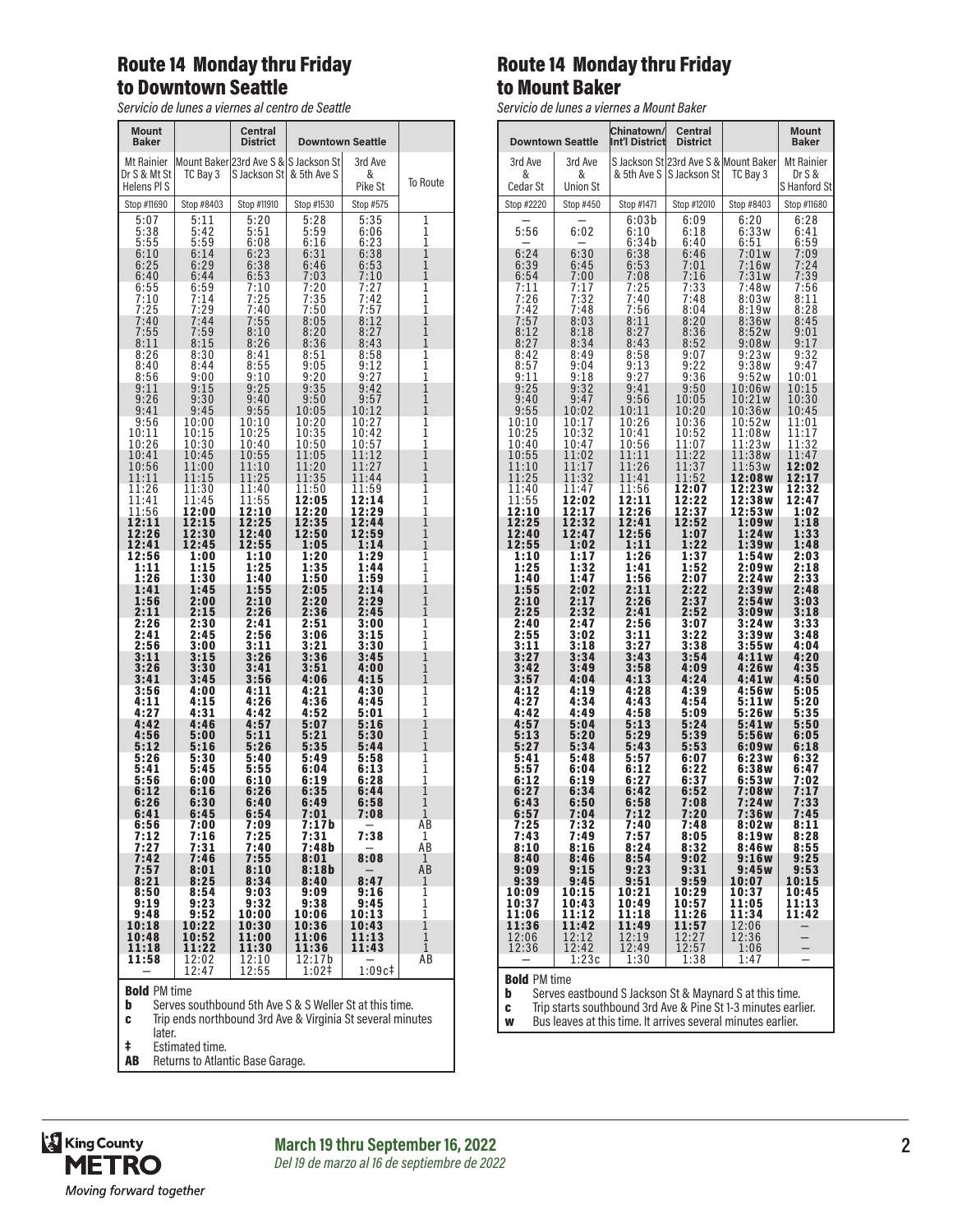### Route 14 Saturday to Downtown Seattle

*Servicio de al sábado al centro de Seattle*

| <b>Mount</b><br><b>Baker</b>             |                         | <b>Central</b><br><b>District</b>                                  | <b>Downtown Seattle</b>    |                         |                                             |
|------------------------------------------|-------------------------|--------------------------------------------------------------------|----------------------------|-------------------------|---------------------------------------------|
| Mt Rainier<br>Dr S & Mt St<br>Helens PIS | TC Bay 3                | Mount Baker 23rd Ave S & S Jackson St<br>S Jackson Stl & 5th Ave S |                            | 3rd Ave<br>&<br>Pike St | To Route                                    |
| Stop #11690                              | Stop #8403              | Stop #11910                                                        | Stop #1530                 | Stop #575               |                                             |
| 5:46                                     | 5:49                    | 5:57                                                               | 6:05                       | 6:11                    | $\mathbf{1}$                                |
| 6:16                                     | 6:19                    | 6:27                                                               | 6:35                       | 6:41                    | $\mathbf{1}$                                |
| 6:46                                     | 6:49                    | 6:57                                                               | 7:05                       | 7:11                    | 1                                           |
| 7:14                                     | 7:17                    | 7:26                                                               | 7:34                       | 7:40                    | $\mathbf{1}$                                |
| 7:44                                     | 7:47                    | 7:56                                                               | 8:04                       | 8:10                    | $\overline{1}$                              |
| 8:14                                     | 8:17                    | 8:26                                                               | 8:34                       | 8:40                    | $\overline{1}$                              |
| 8:43                                     | 8:46                    | 8:55                                                               | 9:04                       | 9:10                    | $\overline{1}$                              |
| 9:13                                     | 9:16                    | 9:25                                                               | 9:34                       | 9:40                    | $\overline{1}$                              |
| 9:43                                     | 9:46                    | 9:55                                                               | 10:04                      | 10:10                   | $\overline{1}$                              |
| 10:11                                    | 10:14                   | 10:23                                                              | 10:32                      | 10:38                   | $\overline{1}$                              |
| 10:41                                    | 10:44                   | 10:53                                                              | 11:03                      | 11:10                   | $\overline{1}$                              |
| 11:11                                    | 11:14                   | 11:23                                                              | 11:33                      | 11:40                   | $\overline{1}$                              |
| 11:41                                    | 11:44                   | 11:53                                                              | 12:03                      | 12:10                   | $\overline{1}$                              |
| 12:11                                    | 12:14                   | 12:23                                                              | 12:33                      | 12:41                   | $\overline{1}$                              |
| 12:41                                    | 12:44                   | 12:53                                                              | 1:03                       | 1:11                    | $\overline{1}$                              |
| 1:11                                     | 1:14                    | 1:23                                                               | 1:33                       | 1:41                    | $\overline{1}$                              |
| 1:41                                     | 1:44                    | 1:53                                                               | 2:03                       | 2:11                    | $\overline{1}$                              |
| 2:11                                     | 2:14                    | 2:23                                                               | 2:33                       | 2:41                    | $\overline{1}$                              |
| 2:41                                     | 2:44                    | 2:53                                                               | 3:03                       | 3:11                    | $\overline{1}$                              |
| 3:11                                     | 3:14                    | 3:23                                                               | 3:33                       | 3:41                    | $\overline{1}$                              |
| 3:41                                     | 3:44                    | 3:53                                                               | 4:03                       | 4:11                    | $\overline{1}$                              |
| 4:10                                     | 4:13                    | 4:22                                                               | 4:32                       | 4:40                    | $\overline{1}$                              |
| 4:41                                     | 4:44                    | 4:53                                                               | 5:01                       | 5:09                    | $\mathbf{1}$                                |
| 5:10                                     | 5:13                    | 5:22                                                               | 5:30                       | 5:38                    | $\overline{1}$                              |
| 5:42                                     | 5:45                    | 5:54                                                               | 6:02                       | 6:09                    | $\overline{1}$                              |
| 6:12                                     | 6:15                    | 6:24                                                               | 6:32                       | 6:39                    | $\mathbf{1}$                                |
| 6:42                                     | 6:45                    | 6:54                                                               | 7:02                       | 7:09                    | $\mathbf{1}$                                |
| 6:47<br>7:13<br>7:43                     | 6:50<br>7:16<br>7:46    | 6:59<br>7:25<br>7:55                                               | 7:07b‡<br>7:33<br>8:03     | 7:40<br>8:10            | <b>RB</b><br>$\mathbf{1}$<br>$\overline{1}$ |
| 8:13                                     | 8:16                    | 8:25                                                               | 8:33                       | 8:40                    | $\overline{1}$                              |
| 8:43                                     | 8:46                    | 8:55                                                               | 9:03                       | 9:10                    | ī                                           |
| 9:14                                     | 9:17                    | 9:25                                                               | 9:33                       | 9:40                    | $\overline{1}$                              |
| 9:45                                     | 9:48                    | 9:56                                                               | 10:04                      | 10:10                   | $\overline{1}$                              |
| 10:15                                    | 10:18                   | 10:26                                                              | 10:34                      | 10:40                   | $\overline{1}$                              |
| 10:45                                    | 10:48                   | 10:56                                                              | 11:04                      | 11:10                   | $\overline{1}$                              |
| 11:16<br>11:45<br>12:05                  | 11:19<br>11:48<br>12:08 | 1:27<br>ı<br>11:56<br>12:16                                        | 11:34<br>12:03b‡<br>12:23b | 11:40                   | $\overline{1}$<br><b>RB</b><br><b>RB</b>    |
| 1:05                                     | 12:38<br>1:08           | 12:46<br>1:16                                                      | 12:52‡<br>1:23b            | 12:59c‡                 | <b>RB</b>                                   |

# **Bold** PM time<br>**b** Serves so

- **b** Serves southbound 5th Ave S & S Weller St at this time.<br>**c** Trip ends northbound 3rd Ave & Virginia St several minu
- Trip ends northbound 3rd Ave & Virginia St several minutes
- later.
- ‡ Estimated time.
- **RB** Returns to Ryerson Base Garage.

## Route 14 Saturday to Mount Baker

*Servicio de al sábado a Mount Baker*

|                           | <b>Downtown Seattle</b> | Chinatown/<br><b>Int'l District</b> | <b>Central</b><br><b>District</b> |                                       | <b>Mount</b><br><b>Baker</b> |
|---------------------------|-------------------------|-------------------------------------|-----------------------------------|---------------------------------------|------------------------------|
| 3rd Ave                   | 3rd Ave                 |                                     |                                   | S Jackson St 23rd Ave S & Mount Baker | <b>Mt Rainier</b>            |
| &<br>Cedar St             | &<br><b>Union St</b>    | & 5th Ave S                         | S Jackson St                      | TC Bay 3                              | Dr S &<br>S Hanford St       |
| Stop #2220                | Stop #450               | Stop #1471                          | Stop #12010                       | Stop #8403                            | Stop #11680                  |
|                           |                         | 5:18b<br>5:48b                      | 5:24<br>5:54                      | 5:34<br>6:04                          | 5:38<br>6:08                 |
|                           |                         | 6:18b                               | 6:24                              | 6:34                                  | 6:38                         |
| 6:24<br>6:54<br>7:24      | 6:30<br>7:00<br>7:30    | 6:37<br>7:07<br>7:37                | 6:44<br>7:14<br>7:44              | 6:52<br>7:22<br>7:52                  | 6:56<br>7:26<br>7:56         |
| 7:54                      | 8:00                    | 8:07                                | 8:14                              | 8:22                                  | 8:26                         |
| 8:24<br>8:54              | 8:30<br>9:01            | 8:37<br>9:08                        | 8:44<br>9:16                      | 8:53<br>9:25                          | 8:57<br>9:29                 |
| $9:24$<br>$9:53$<br>10:23 | 9:31<br>10:00<br>10:30  | 9:39<br>10:08<br>10:38              | 9:47<br>10:16<br>10:46            | 9:57<br>10:26<br>10:56                | 10:01<br>10:30<br>11:00      |
| 10:53                     | 11:00                   | 11:08                               | 11:17                             | 11:27                                 | 11:31                        |
| 11:23                     | 11:30                   | 11:38<br>12:07b                     | 11:47<br>12:13                    | 11:57<br>12:25                        | 12:01<br>12:29               |
| 11:53<br>12:23<br>12:54   | 12:00<br>12:30<br>1:01  | 12:08<br>12:39<br>1:10              | 12:17<br>12:48<br>1:19            | 12:33w<br>1:05w<br>1:36W              | 12:37<br>1:09<br>1:40        |
| 1:24<br>1:54<br>2:24      | 1:31<br>2:01<br>2:31    | 1:40<br>2:10<br>2:40                | 1:49<br>2:19<br>2:49              | 2:06w<br>2:36w<br>3:06w               | 2:10<br>2:40<br>3:10         |
| 2:54<br>3:24              | 3:01<br>3:31            | 3:10<br>3:40                        | 3:19<br>3:49                      | 3:36w<br>4:06w                        | 3:40<br>4:10                 |
| 3:54<br>4:24              | 4:01<br>4:31            | 4:10<br>4:40                        | 4:19<br>4:49                      | 4:36w<br>5:06w                        | 4:40<br>5:10                 |
| 4:54<br>5:24              | 5:01<br>5:31            | 5:10<br>5:40                        | 5:19<br>5:48                      | 5:36w<br>5:58                         | 5:40<br>6:02                 |
| 5:54<br>6:23              | 6:01<br>6:30            | 6:10<br>6:39                        | 6:18<br>6:47                      | 6:28<br>6:57                          | 6:32<br>7:01                 |
| 6:53                      | 7:00                    | 7:09                                | 7:17                              | 7:27                                  | 7:31                         |
| 7:23<br>7:54<br>8:23      | 7:30<br>8:01<br>8:30    | 7:39<br>8:09<br>8:38                | 7:47<br>8:16<br>8:45              | 7:57<br>8:26<br>8:55                  | 8:01<br>8:30<br>8:59         |
| 8:54<br>9:24              | 9:01<br>9:31            | 9:09<br>9:39                        | 9:16<br>9:46                      | 9:26<br>9:56                          | 9:30<br>9:59                 |
| 9:54                      | 10:01                   | 10:09                               | 10:16                             | 10:26                                 | 10:30                        |
| 10:24<br>10:54            | 10:31<br>11:00          | 10:39<br>11:08                      | 10:46<br>11:15                    | 10:55<br>11:24                        | 10:59<br>11:28               |
| 11:24<br>11:54            | 11:30<br>12:00          | 11:38<br>12:07                      | 11:45<br>12:14                    | 11:54<br>12:23                        | 11:58                        |
| 12:24                     | 12:30<br>1:14c          | 12:37<br>1:21                       | 12:44<br>1:28                     | 12:53<br>1:37                         | 12:57                        |
| <b>Bold PM time</b>       |                         |                                     |                                   |                                       |                              |

Bold PM time

**b** Serves eastbound S Jackson St & Maynard S at this time.<br>**c** Trip starts southbound 3rd Ave & Pine St 1-3 minutes earli

**c** Trip starts southbound 3rd Ave & Pine St 1-3 minutes earlier.<br>**w** Bus leaves at this time. It arrives several minutes earlier.

Bus leaves at this time. It arrives several minutes earlier.

#### **Holiday Information** *Información sobre días festivos*

This route will operate its Sunday schedule on the following holidays. *Esta ruta operará según su horario de domingo en los siguientes días festivos.*

| <b>Memorial Day</b>     | <b>May 30</b>   |
|-------------------------|-----------------|
| Día de los Caídos       | 30 de mayo      |
| Independence Day        | July 4          |
| Día de la independencia | 4 de julio      |
| Labor Day               | September 5     |
| Día del Trabajo         | 5 de septiembre |